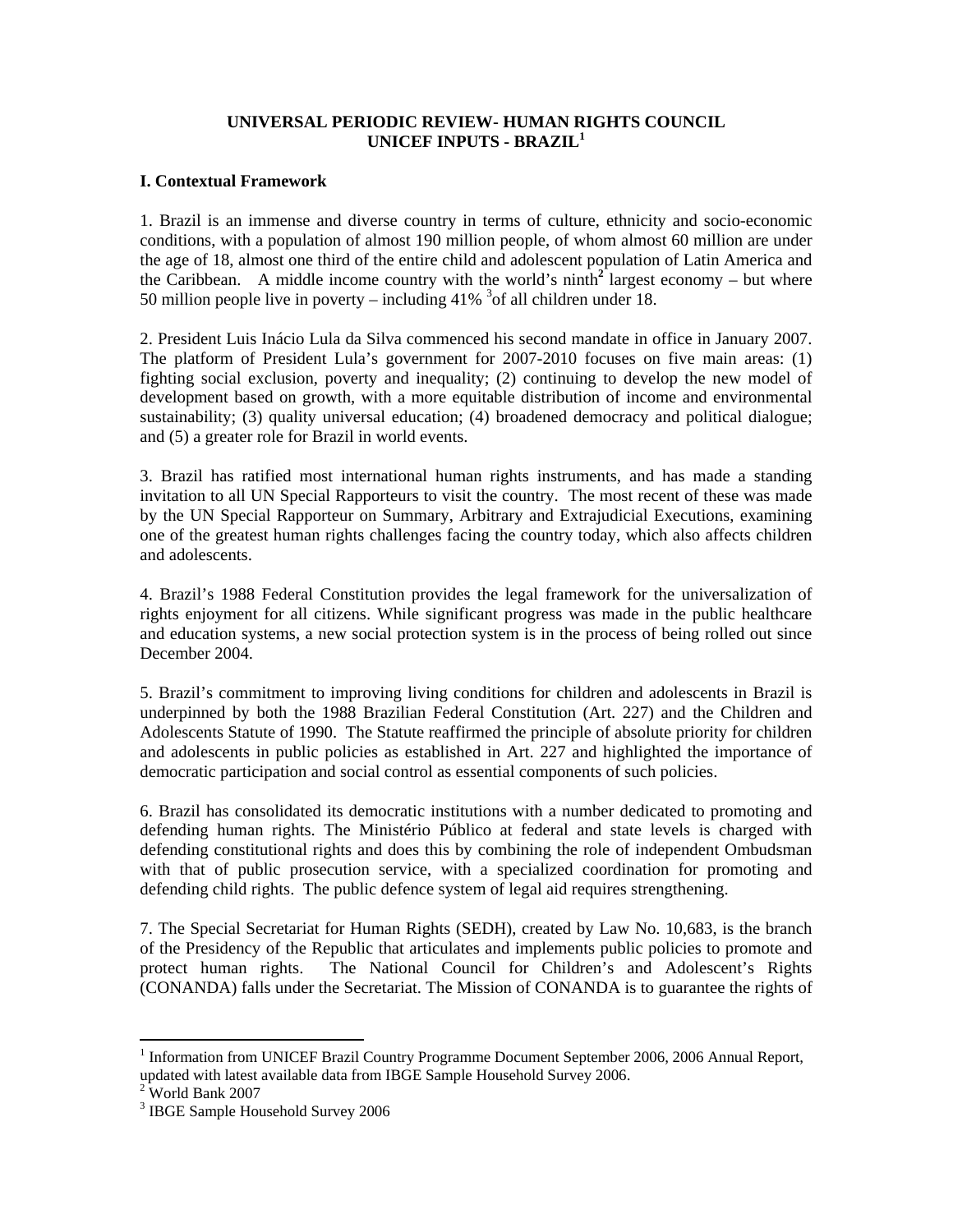children and adolescents, with absolute priority in public policy, through the joint effort of government and civil society in formulation, articulation, deliberation and monitoring of policy.

8. The Children and Adolescents Statute provides a model legal framework with innovative implementation mechanisms, but as observed by the Committee on the Rights of the Child, coordination of this system is weak. Eighty-seven per cent of Brazil's 5,565 municipalities now have a Child Rights Council tasked with designing integrated policies for children, and some 4,691 Child Protection Councils work at the district level, responding to child rights violations. However, effective, specialized institutions (child-friendly police stations and courts, and specialized legal aid) are rare. Concerted capacity-building and the promotion of coordinated efforts between these child protection agents is needed.

## **II Trends.**

 $\overline{a}$ 

1. Despite impressive advances in the last decade in relation to infant mortality and school matriculation rates, national figures mask extreme inequalities. Brazilian society is among the most culturally and racially diverse in the world, but also one of the most unequal. This applies to Infant mortality, with IMR rates for afro-descendent children 50% higher and for indigenous children 100% higher than for white children; to maternal mortality with afro-descendent women three times more likely to have inadequate pre-natal care than white women; and to primary education, which for instance 40% of children in the poor semi-arid region do not complete.

2. In 2004 the **Committee on the Rights of the Child's** examining Brazil's implementation of the Convention on the Rights of the Child noted ''with extreme concern the dramatic inequalities based on race, social classes, gender and geographic location which significantly hamper progress to the full realization of children rights enshrined in the Convention.'' The Committee which recommended UNICEF technical assistance to the government in six thematic areas of ''unfinished business'' and gave most emphasis in its recommendations to redressing inequalities, reducing violence against children including homicides and within the juvenile justice system, and in improving the coordination of mechanisms to implement the Convention throughout the country. Brazil's next report to the Committee was due in October 2007.

3. Official 1990-2004 data indicate that Brazil is on track to reach Millennium Development Goal 1 on reducing poverty. The government has made a firm commitment to reduce poverty and inequality. Government policy combining income redistribution and macroeconomic stability has had an impact on the 50 million people still living in poverty. After decades of immobility, inequality has decreased slightly through a reduction in poverty; more than 5 million people have emerged from poverty in the last three years. The *Bolsa Família* conditional cash transfer programme reached its target of 45 million people as of June 2006. The poverty rate, as measured by the amount of people living below 1 dollar PPP per day or R\$ 40 per month, in 20054 , fell from 35 per cent of the population in 1993 to 19.31 per cent in 2006. According to the National Household Survey, the degree of income inequality between the 50 per cent poorest share and 10 per cent richest share has been declining since 2000. The Gini coefficient fell from .593 in 2001 to .559 in 2006. Yet Brazil remains among the five most unequal countries in the world, and the largest in terms of the child population affected.

4. Brazil is also on track to meet Goal 4, as the infant mortality rate (IMR) fell from 47.5 in 1990 to 25.1 in 2006 per thousand live births. But again, disparities remain: poor children are over twice as likely to die as rich children, and black children are 50 per cent more likely to die than

<sup>&</sup>lt;sup>4</sup> As measured by the Getulio Vargas Foundation, a renown Brazilian think-tank.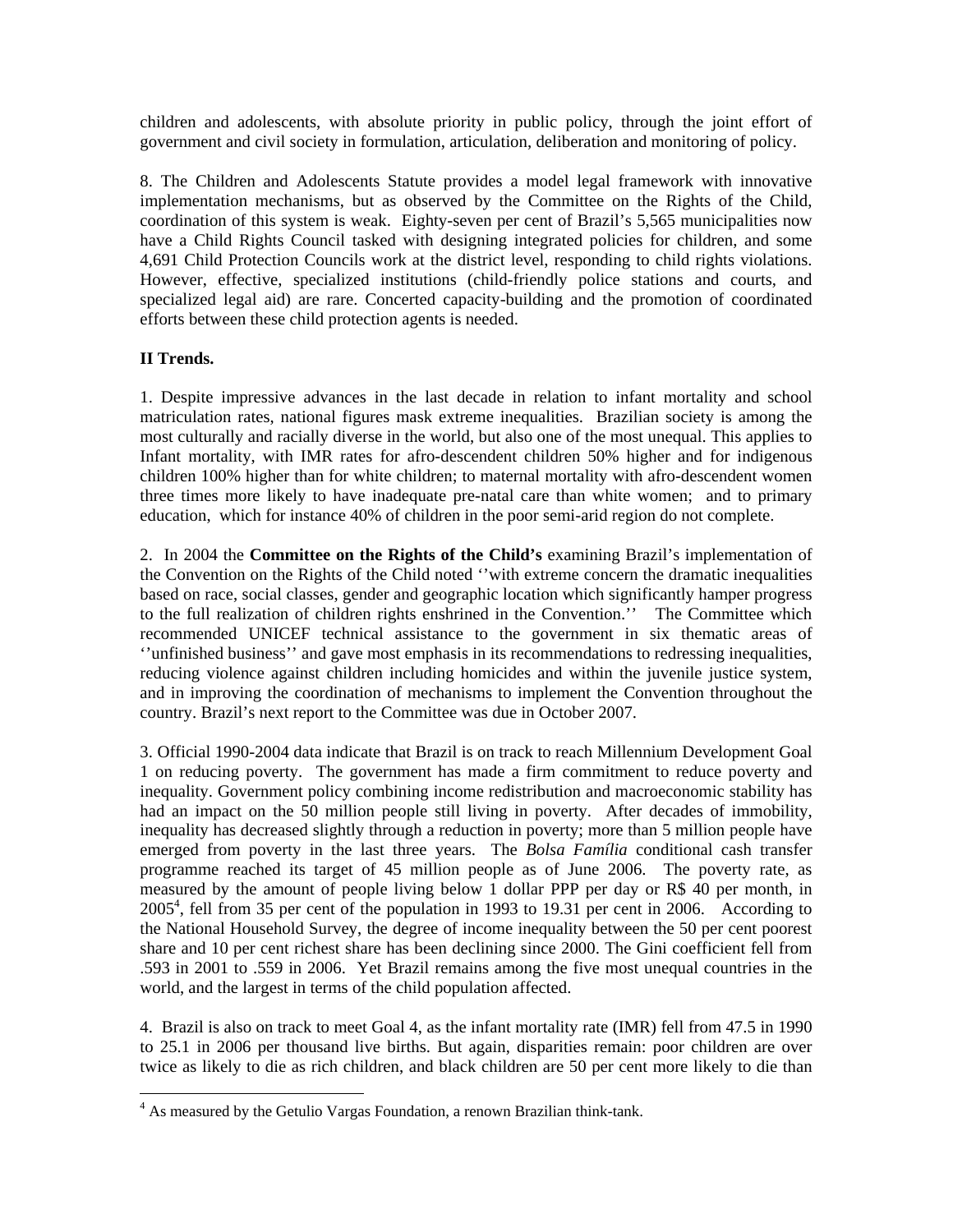white children. Indigenous children's IMR is double that of white children. Regarding Goal 5, maternal mortality remained high, partly due to low prenatal care coverage, particularly among black and indigenous women and women living in the semi-arid region.

5. Out of 3.2 million children who survive their first year of life, 550,000 do not have a birth certificate (2004). Almost 90 per cent of the 11 million children under 3 do not attend day-care centres, and only 55 per cent of children 4-6 attend pre-school. Over 70 per cent of poor children never attend school during their early childhood. Malnutrition among children under 1 has declined more than 60 per cent over the past five years, but there are still over 100,000 malnourished children in that age group. Regarding Goal 7, some 87 per cent of the population makes use of improved drinking water sources (Brazilian Institute of Geography and Statistics, 2000) and 66 per cent uses improved sanitation facilities. The richest 20 per cent of the population has 50 times greater access to improved water sources than the poorest 20 per cent.

6. With a primary education enrolment rate of 98 per cent, Brazil has almost reached Goal 2 of universal primary education. Nonetheless, there are almost 800,000 children aged 7-14 out of school, 500,000 of whom are black. Dropout rates are high, and disparities between age and grade level are pronounced. In the poorest regions, such as the North and North-east, a mere 40 per cent of children finish primary schooling. Even in the more developed regions, such as the South and South-east, this proportion rises to only 70 per cent. A key challenge for primary education is to improve retention and quality.

7. There are 21 million adolescents aged 12-18, 11 per cent of the population, and more than 3.5 million of them are not in school. Of every 100 students who enter primary school, 59 finish grade 8, and only 40 graduate from secondary school. School dropout and truancy occur for different reasons, including violence and early pregnancy.

8. The Brazilian response to HIV/AIDS is globally recognized as one of the best, but there are still significant challenges to ensuring universal access to prevention, treatment, and care for children and adolescents. Although the national rate of mother-to-child transmission was halved between 1993 and 2005 (from 16 to 8 per cent), there are significant regional differences, with 12 per cent in the North-east and 15 per cent in the North. In addition, the number of AIDS cases among blacks and women continues to grow at a much higher rate than for whites and men. In 1985, the male-to-female ratio of AIDS cases was 23 to 1; today it is 1.5 to 1. Among adolescents, this ratio has already inverted, and there are now 1.5 AIDS cases among girls for every boy. Over half of the 20,000 new infections per year occur among those aged 15-24

9. In terms of **Millenium Declaration** commitments, situation analysis undertaken for the Secretary-General's Study on Violence Against Children demonstrates that violence in every age group in Brazil has increased over the last decade, making this one of the most serious challenges to be faced in the country. Notification and information systems are weak. Data indicate that 75 per cent of physical violence against children under 10 years old, and 49 per cent of sexual abuse of children aged 2-5, are committed by family members; for adolescents, most violence occurs outside the home. Homicides of adolescents aged 15-19 increased fourfold in the last two decades, reaching 7,961 in 2003. Black boys of poor families in urban areas are disproportionately affected. Homicides are often linked to drugs and arms trafficking, with involvement of law enforcement agents. Adolescent girls are the most affected by sexual exploitation, with twice as many victims being black and indigenous, and girls from the poorest families being several times more likely to be sexually exploited than other girls.

10. Brazil relies heavily on institutionalization in cases of child protection and adolescents in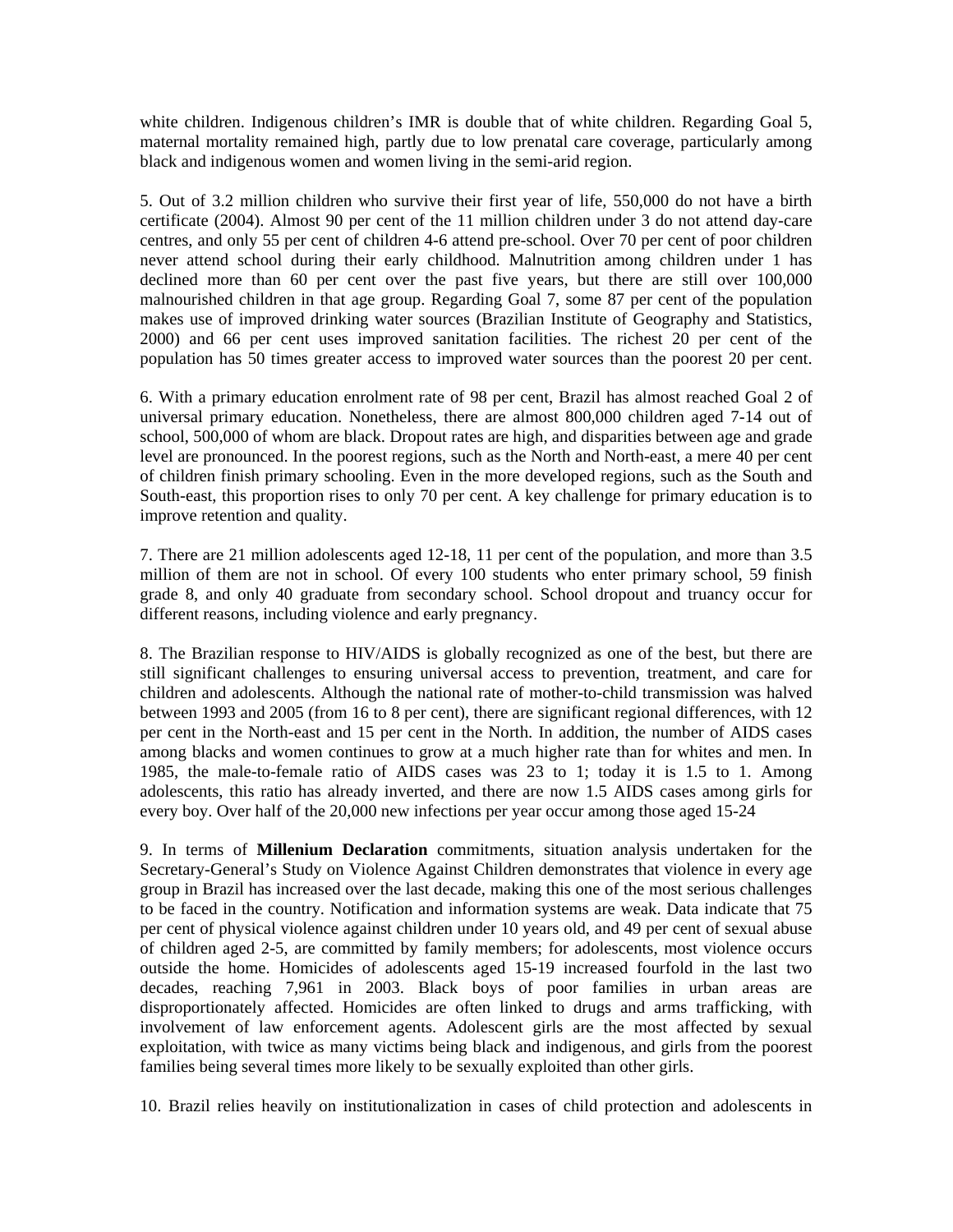conflict with the law. In both cases, about two thirds of those interned are black. There are some 80,000 children estimated (2004) to be in residential care, although only 5 per cent are orphaned children. In any one year, some 30,000 adolescents receive sentences requiring custody, but only 30 per cent of the sentences are for violent crimes, for which custody is reserved in law. Some custodial units are the locus of cruel, inhuman and degrading treatment or punishment, and deaths. Progress in municipal implementation of non-custodial community service orders, which result in lower recidivism rates, needs to be accelerated.

11. In response to the UN World Report on Violence against Children and the country's own challenges in this regard, the government launched an Agenda to reduce violence against children, increase the effectiveness of responses for child and adolescent victims of violence, to implement a new juvenile justice system, support family and community-based care solutions and improve data collection and monitoring of child protection challenges, bringing together the actions of several ministries and budgets for 2007-2010.

## **III Capacity Building efforts**

1. There remain large gaps in the capacity of policy managers and civil society bodies to secure and monitor budgets for children and to adopt concepts of governance based on results for children, both of which are the focus of UNICEF capacity-building efforts.

2. Given the historical legacy of slavery and racism, an important challenge is to support changes in attitudes and practices related to indigenous and afro-descendant children, promoting greater racial and ethnic equality in the education system and in the media. A second challenge is to combat racism in institutions. Prejudice, ignorance and racist stereotypes in society have led to limits in the provision of adequate services based on culture, colour or ethnic group. This was made evident recently in research on access and quality of health services for afro-descendents and indigenous populations<sup>5</sup>. Inadequacies in the production of reliable information on a national scale in historical series, hinders a full understanding and response to the situation of indigenous and afro-descendent children in Brazil. UNICEF invests advocacy and mobilization efforts to improve the availability of desaggregated data necessary to develop relevant, focused and sufficient public policies and services for them.

3. Whilst Brazil has a vibrant organized civil society that was active in mobilizing for, drafting and monitoring implementation of Brazil's Children and Adolescent's Statute, there are considerable gaps in public understanding and exercise of rights. Public education on child rights and on non-violent and non-discriminatory child rearing practices, continues to be necessary.

4. UNICEF in Brazil is working to guarantee each child and adolescent's right to 1) survive and develop, 2) learn, 3) protect themselves and others from HIV/AIDS, 4) grow up free from violence and 5) be first in public policies, to make the MDGs a reality for all children. Given Brazil's unique levels of inequality specific attention is given to redressing regional disparities in the semi-arid and Amazon regions and in poor urban communities, redressing historical social exclusion of afro-descendants and indigenous communities, and promoting adolescents participation and citizenship. UNICEF's added value in Brazil lies in its capacity to mobilize actors in civil society, government and the private sector for children's rights, leveraging the formulation of public policies, resources and attitudes to change the lives of millions of children<sup>6</sup>.

 5 Perpétuo (2000) and Chacham (2000)